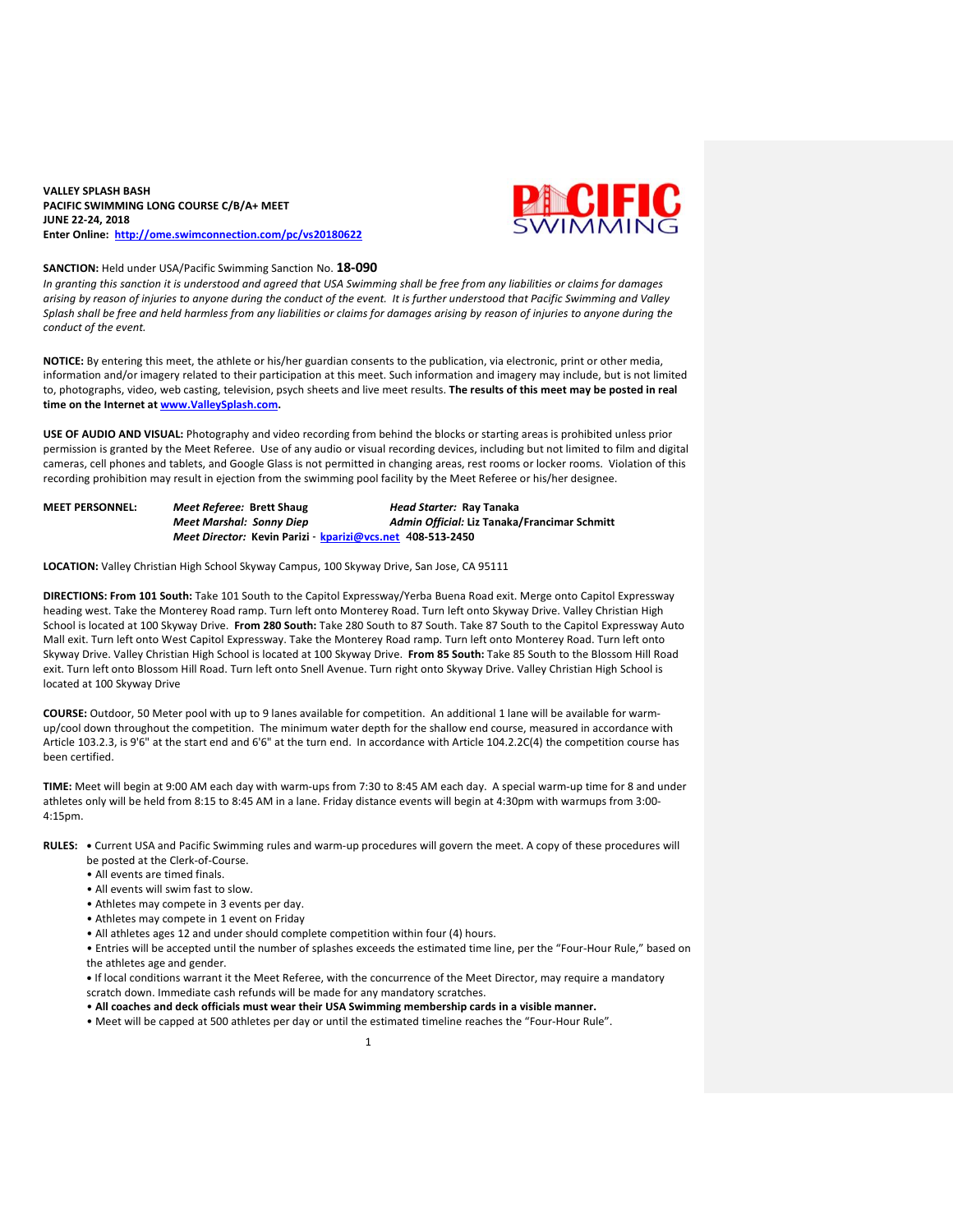• Athletes in the 400 Free & 400 IM – must provide their own timers / All athletes in the 1500 freestyle must provide their own timers and lap counters.

- All 1500's will be timed finals and will swim fastest to slowest, alternating girls and boys.
- Distance events will run as combined age groups but will be awarded by age group.
- **The Meet Referee may decide to swim two athletes per lane in the 1500 freestyle events**

**UNACCOMPANIED ATHLETES:** Any USA-S athlete-member competing at the meet must be accompanied by a USA Swimming member-coach for the purposes of athlete supervision during warm-up, competition and warm-down. If a coach-member of the athlete's USA-S Club does not attend the meet to serve in said supervisory capacity, it is the responsibility of the athlete or the athlete's legal guardian to arrange for supervision by a USA-S member-coach. The Meet Director or Meet Referee may assist the athlete in making arrangements for such supervision; however, it is recommended that such arrangements be made in advance of the meet by the athlete's USA-S Club Member-Coach.

**RACING STARTS:** Athletes must be certified by a USA-S member-coach as being proficient in performing a racing start, or must start the race in the water. It is the responsibility of the athlete or the athlete's legal guardian to ensure compliance with this requirement.

**RESTRICTIONS:** • Smoking and the use of other tobacco products is prohibited on the pool deck, in the locker rooms, in spectator

- seating, on standing areas and in all areas used by athletes, during the meet and during warm-up periods.
- Sale and use of alcoholic beverages is prohibited in all areas of the meet venue.
- No glass containers are allowed in the meet venue.
- No propane heater is permitted except for snack bar/meet operations.
- All shelters must be properly secured.
- Changing into or out of swimsuits other than in locker rooms or other designated areas is prohibited.

• Destructive devices, to include but not limited to, explosive devices and equipment, firearms (open or concealed), blades, knives, mace, stun guns and blunt objects are strictly prohibited in the swimming facility and its surrounding areas. If observed, the Meet Referee or his/her designee may ask that these devices be stored safely away from the public or removed from the facility. Noncompliance may result in the reporting to law enforcement authorities and ejection from the facility. Law enforcement officers (LEO) are exempt per applicable laws.

 Operation of a drone, or any other flying apparatus, is prohibited over the venue (pools, athlete/coach areas, spectator areas and open ceiling locker rooms) any time athletes, coaches, officials and/or spectators are present.

• **Only Coaches EZ-Ups will be allowed on the pool deck.**

**ELIGIBILITY:** • Athletes must be current members of USA-S and enter their name and registration number on the meet entry card as they are shown on their Registration Card. If this is not done, it may be difficult to match the athlete with the registration and times database. The meet host will check all athlete registrations against the SWIMS database and if not found to be registered, the Meet Director shall accept the registration at the meet (a \$10 surcharge will be added to the regular registration fee). Duplicate registrations will be refunded by mail.

• Athletes in the "A" Division must have met at least USA Swimming Motivational "A" minimum time standard. Athletes in the "B" Division must have met at least the listed "B" minimum time standard. All entry times slower than the listed "B" time standard will be in the "C" Division.

• Entries with **"NO TIME" will be ACCEPTED**.

• Entry times submitted for this meet may be checked against a computer database and may be changed in accordance with Pacific Swimming Entry Time Verification Procedures.

• Disabled athletes are welcome to attend this meet and should contact the Meet Director or Meet Referee regarding any special accommodations on entry times and seeding per Pacific Swimming policy.

• Athletes 19 years of age and over may compete in the meet for time only, no awards. Such athletes must have met standards for the 17-18 age group.

• The athlete's age will be the age of the athlete on the first day of the meet.

**ENTRY PRIORITY:** Zone 1 South (Z1S) entries postmarked by Monday, May 28, 2018 or entered online by 11:59pm Wednesday, May 30, 2018 will be given priority acceptance. All entries from Zone 1 South, all other Pacific LSC zones, and other LSC's either postmarked by Monday, June 11, 2018, entered online by 11:59pm Wednesday, June 13, 2018, or hand delivered by 5:00pm Wednesday, June 13, 2018, will be considered in the order that they are received or until meet cap is reached.

**ENTRY FEES:** \$4.00 per event plus a \$10.00 participation fee per athlete. Entries will be rejected if payment is not sent at time of request. No refunds will be made, except mandatory scratch downs.

**Comment [MJP1]:** "given" not "give".

**Comment [MJP2]:** "a" not "an".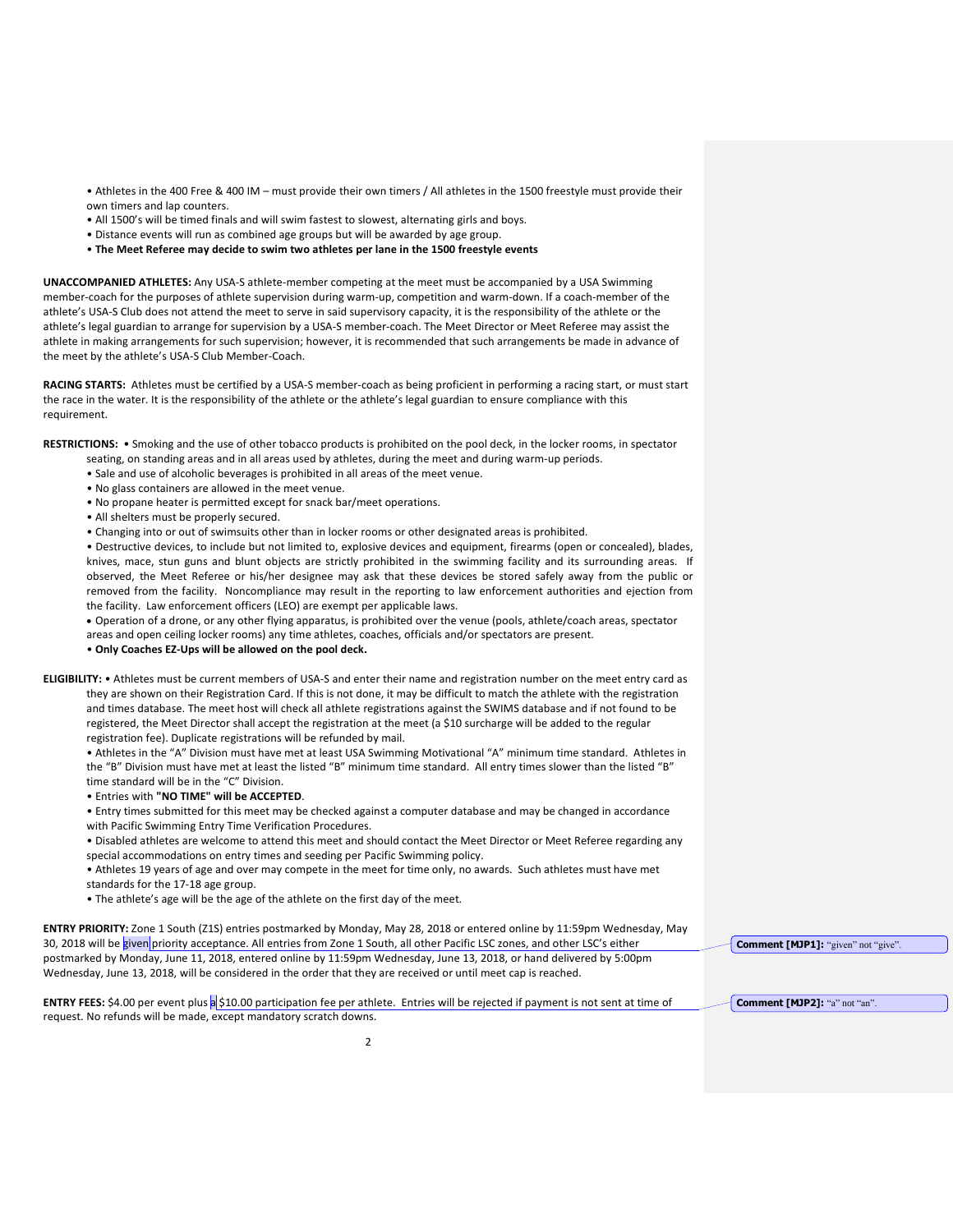**ONLINE ENTRIES:** To enter online go to **<http://ome.swimconnection.com/pc/vs20180622>** to receive an immediate entry confirmation. This method requires payment by credit card. Swim Connection, LLC charges a processing fee for this service, equal to \$1 per athlete plus 5% of the total Entry Fees. Please note that the processing fee is a separate fee from the Entry Fees. If you do not wish to pay the processing fee, enter the meet using a mail entry. **Entering online is a convenience, is completely voluntary, and is in no way required or expected of an athlete by Pacific Swimming.** Online entries will be accepted through Wednesday, **June 13, 2018**.

**MAILED OR HAND DELIVERED ENTRIES**: Entries must be on the attached consolidated entry form. Forms must be filled out completely and printed clearly with athlete's best time. Entries must be postmarked by midnight, Monday, **June 11, 2018** or hand delivered by 6:30 p.m. Wednesday, **June 13, 2018**. No late entries will be accepted. Requests for confirmation of receipt of entries should include a self-addressed envelope.

### **Make check payable to**: **Valley Splash**

**Mail entries to**: **Kevin Parizi Hand deliver entries to: Kevin Parizi**

**100 Skyway Drive 100 Skyway Drive San Jose, CA 95111 San Jose, CA 95111**

**CHECK-IN:** The meet will be deck seeded. Athletes must check-in at the Clerk-of-Course. No event shall be closed more than 30 minutes before the scheduled start of the session. Close of check-in for all individual events shall be no more than 60 minutes before the estimated time of the start of the first heat of the event. Athletes who do not check in will not be seeded and will not be allowed to compete in that event.

**SCRATCHES:** Any athletes not reporting for or competing in an individual timed final event that they have checked in for shall not be penalized.

**AWARDS:** Ribbons for First through Eighth place will be given to the following age groups: 8 & Under, 9-10, 11-12, 13-14, 15-16 and 17-18 within each event. Athletes 19 years of age and over may compete in the meet for time only, no awards. All awards must be picked up at the meet by a coach or parent representative at the end of the meet on Sunday. Awards will not be mailed.

**ADMISSION:** Free.

**SNACK BAR & HOSPITALITY:** A snack bar will be available throughout the competition. Coaches and working deck officials will be provided lunch. Hospitality will serve refreshments to timers and volunteers.

**MISCELLANEOUS:** No overnight parking is allowed. Facilities will not be provided after meet hours. **Parking on campus is extremely** limited. No overnight parking is allowed. Please note signs and avoid parking in restricted areas or you may be ticketed. Timing **lane assignments will also be required based on the total entries by club\*.**

### **EVENT SUMMARY**

|  |          | <b>FRIDAY</b><br><b>SATURDAY</b> |                    |         |          |           | <b>SUNDAY</b> |         |               |           |         |
|--|----------|----------------------------------|--------------------|---------|----------|-----------|---------------|---------|---------------|-----------|---------|
|  | $9 - 10$ | $11 - 12$                        | <b>13&amp;OVER</b> | 8&Under | $9 - 10$ | $11 - 12$ | 13&Over       | 8&Under | $9 - 10$      | $11 - 12$ | 13&Over |
|  | 400 Fr   | 400 Fr                           | 400 Fr             | 200 Fr  | 200 Fr   | 200 Fr    | 200 Fr        | 100 Bk  | 200 IM        | 200 IM    | 200 IM  |
|  |          | 400 IM                           | 400 IM             | 100 FI  | 100 Fly  | 100 FI    | 100 FI        | 50 Br   | 100 Bk        | 100 BK    | 100 Bk  |
|  |          | 1500 Fr                          | 1500 Fr            | 50 Bk   | 50 Bk    | 50 Bk     | 100 Br        | 50 FI   | 50 Br         | 50 Br     | 200 Br  |
|  |          |                                  |                    | 100 Br  | 100 Br   | 100 Br    | 50 Fr         | 100 Fr  | <b>50 Fly</b> | 200 Br    | 100 Fr  |
|  |          |                                  |                    | 50 Fr   | 50 Fr    | 50 Fr     | 200 Bk        |         | 100 Fr        | 50 FI     | 200 FI  |
|  |          |                                  |                    |         |          | 200 Bk    |               |         |               | 100 Fr    |         |
|  |          |                                  |                    |         |          |           |               |         |               | 200 FI    |         |

**Comment [MJP3]:** I cleaned up your formatting here. Just use my version. Always use tabs to line things up. You can set tabs manually, which I

**Comment [MJP4]:** I reformatted your table. Use my reformatting. I compressed it so it fits on one page.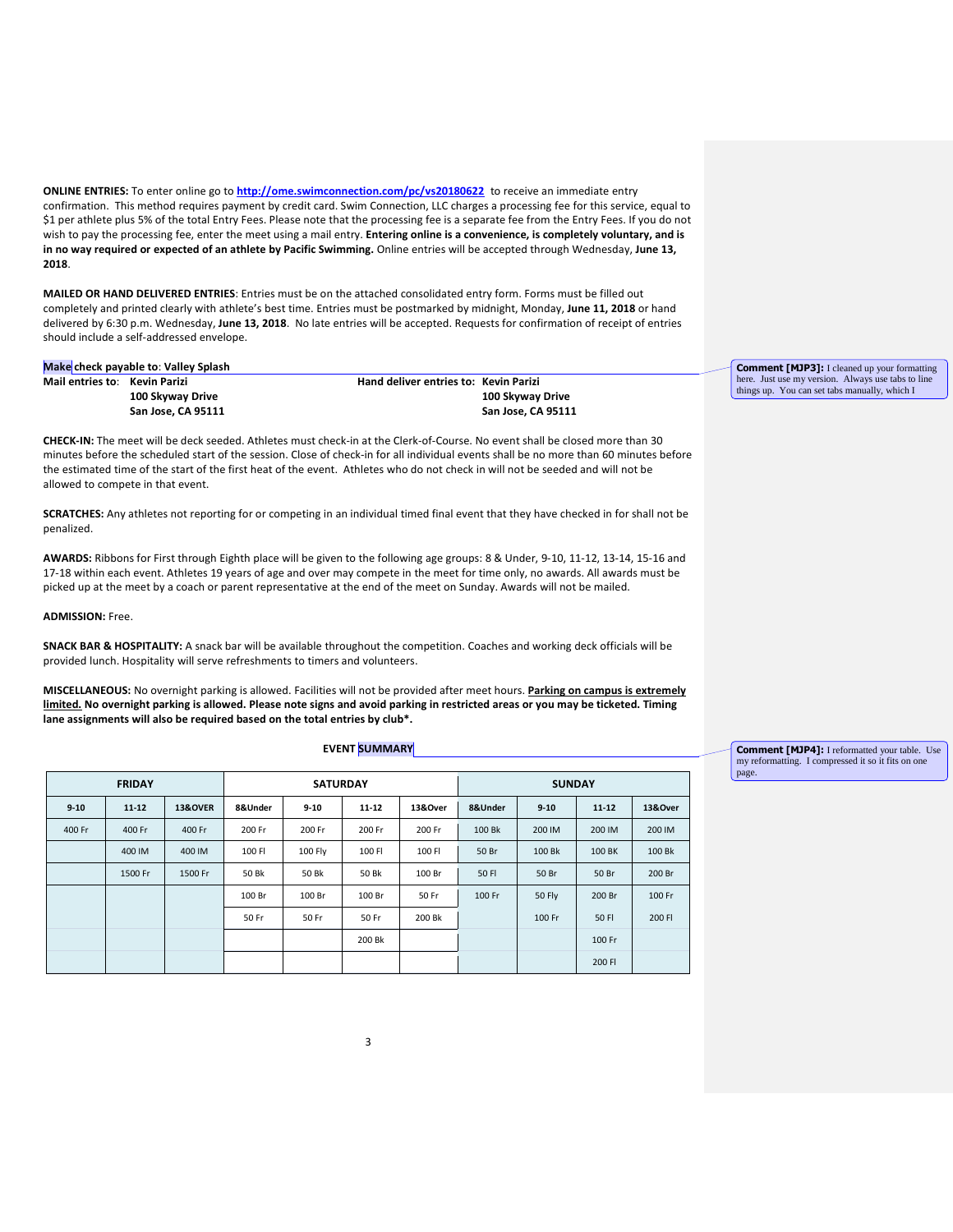# **EVENTS**

**Comment [MJP5]:** I put the tables in date order and reformatted them.

|               | Friday, June 22, 2018 |                    |               |  |  |  |  |  |  |  |
|---------------|-----------------------|--------------------|---------------|--|--|--|--|--|--|--|
| <b>EVENT#</b> |                       | <b>EVENT</b>       | <b>EVENT#</b> |  |  |  |  |  |  |  |
|               | 1                     | 13&Over 400 Free   | $\mathcal{P}$ |  |  |  |  |  |  |  |
|               | 3                     | 11-12 400 Free     | Δ             |  |  |  |  |  |  |  |
|               | 5                     | 9-10 400 Free      | 6             |  |  |  |  |  |  |  |
|               |                       | 13& Over 400 IM    | 8             |  |  |  |  |  |  |  |
|               | ٩                     | 11-12 400 IM       | 10            |  |  |  |  |  |  |  |
|               | 11                    | 11& Over 1500 Free | 12            |  |  |  |  |  |  |  |

| Saturday, June 23, 2018 |               | <b>Sunday, June 24, 2018</b> |                    |               |  |  |  |  |
|-------------------------|---------------|------------------------------|--------------------|---------------|--|--|--|--|
| <b>EVENT</b>            | <b>EVENT#</b> | <b>EVENT#</b>                | <b>EVENT</b>       | <b>EVENT#</b> |  |  |  |  |
| 13&Over 200 Free        | 14            | 55                           | 13&Over 200 IM     | 56            |  |  |  |  |
| 11-12 200 Free          | 16            | 57                           | 11-12 200 IM       | 58            |  |  |  |  |
| 9-10 200 Free           | 18            | 59                           | 9-10 200 IM        | 60            |  |  |  |  |
| 8&Under 200 Free        | 20            | 61                           | 13&Over 100 Back   | 62            |  |  |  |  |
| 13&Over 100 Fly         | 22            | 63                           | 11-12 100 Back     | 64            |  |  |  |  |
| 11-12 100 Fly           | 24            | 65                           | 9-10 100 Back      | 66            |  |  |  |  |
| 9-10 100 Fly            | 26            | 67                           | 8&Under 100 Back   | 68            |  |  |  |  |
| 8&Under 100 Fly         | 28            | 69                           | 11-12 50 Breast    | 70            |  |  |  |  |
| 11-12 50 Back           | 30            | 71                           | 9-10 50 Breast     | 72            |  |  |  |  |
| 9-10 50 Back            | 32            | 73                           | 8&Under 50 Breast  | 74            |  |  |  |  |
| 8&Under 50 Back         | 34            | 75                           | 13&Over 200 Breast | 76            |  |  |  |  |
| 13&Over 100 Breast      | 36            | 77                           | 11-12 200 Breast   | 78            |  |  |  |  |
| 11-12 100 Breast        | 38            | 79                           | 9-10 50 Fly        | 80            |  |  |  |  |
| 9-10 100 Breast         | 40            | 81                           | 8&Under 50 Fly     | 82            |  |  |  |  |
| 8&Under 100 Breast      | 42            | 83                           | 11-12 50 Fly       | 84            |  |  |  |  |
| 13&Over 50 Free         | 44            | 85                           | 13&Over 100 Free   | 86            |  |  |  |  |
| 11-12 50 Free           | 46            | 87                           | 9-10 100 Free      | 88            |  |  |  |  |
| 9-10 50 Free            | 48            | 89                           | 11-12 100 Free     | 90            |  |  |  |  |
| 8&Under 50 Free         | 50            | 91                           | 8&Under 100 Free   | 92            |  |  |  |  |
| 13&Over 200 Back        | 52            | 93                           | 13&Over 200 Fly    | 94            |  |  |  |  |
| 11-12 200 Back          | 54            | 95                           | 11-12 200 Fly      | 96            |  |  |  |  |
|                         |               |                              |                    |               |  |  |  |  |

Use the following URL to find the time standards: **http://www.pacswim.org/swim-meet-times/standards**